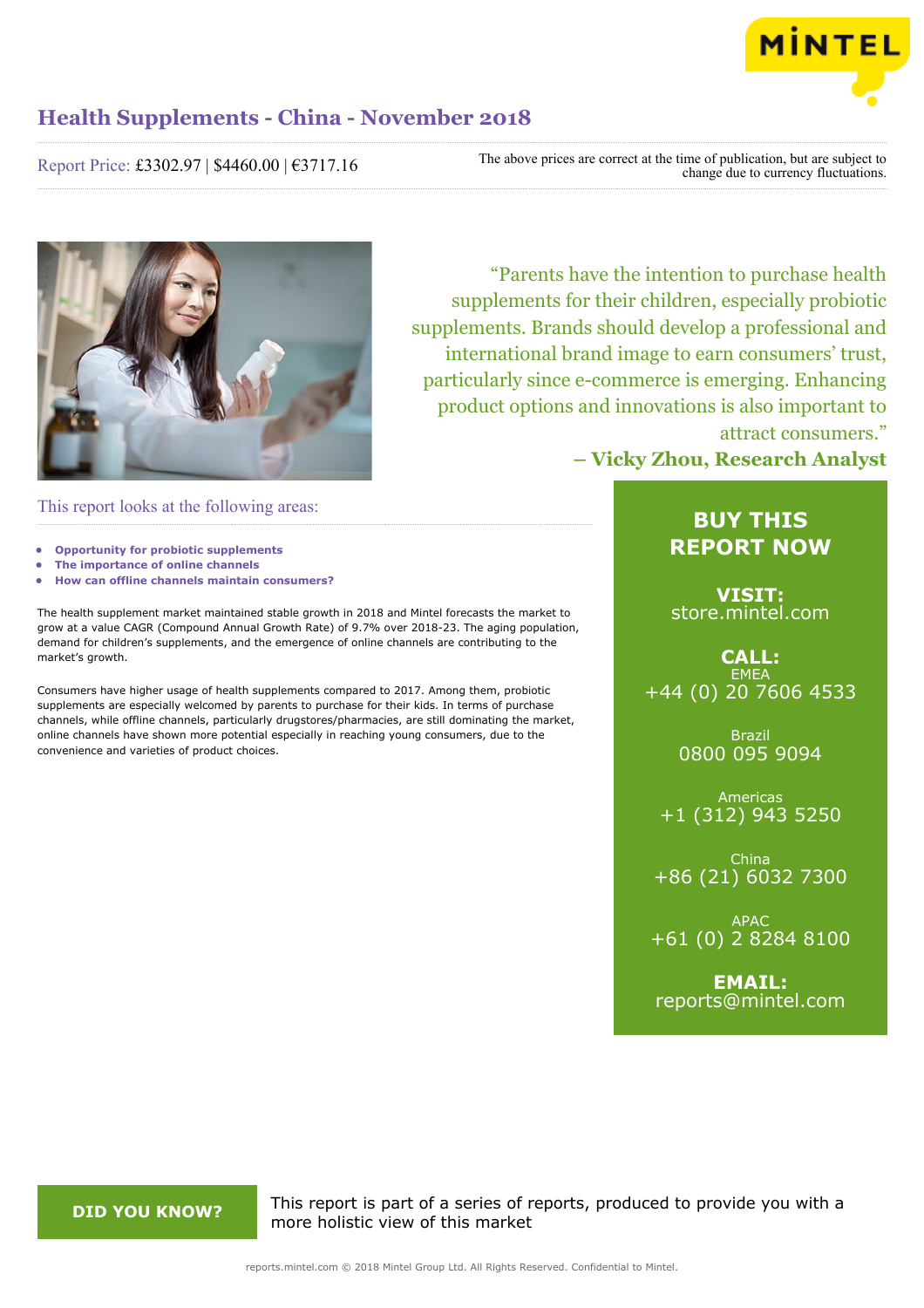

Report Price: £3302.97 | \$4460.00 | €3717.16

The above prices are correct at the time of publication, but are subject to change due to currency fluctuations.

# **Table of Contents**

# **Overview**

What you need to know

Covered in this report

#### Subgroup Definitions (by Monthly Personal Income):

### **Executive Summary**

#### The Market

Figure 1: Best- and worst-case forecast of total value sales of health supplement market, China, 2013-23

#### Companies and Brands

Figure 2: Market share of leading companies in health supplement market, China, 2016-17

# The Consumer

#### Strong demand for probiotic supplements, especially for kids and young consumers

Figure 3: Health supplements purchased in the last 12 months, July 2018

# More than half now buy online

Figure 4: Purchasing channel of health supplements in the last 12 months, July 2018

#### By-health and Amway have strong channel performance

Figure 5: Top 10 brands purchased in the last 12 months, by channel, July 2018

### Getting products immediately weighs more than in-store experience

Figure 6: Offline shopping drivers, July 2018

### Convenience and perceived low price drive consumers to shop online

Figure 7: Online shopping drivers, July 2018

### Attitudes towards probiotic supplements, beauty supplements and brands origins.

Figure 8: Attitudes towards probiotic supplements, July 2018

Figure 9: Attitudes towards beauty supplements, July 2018

Figure 10: Attitudes towards brand origins, July 2018

# What we think

#### **Issues and Insights**

#### Opportunity for probiotic supplements

The facts

# The implications

Figure 11: Example of probiotic supplements targeting seniors

Figure 12: Example of probiotic supplements targeting young consumers in the US

Figure 13: New beauty benefit functional claim of digestive & detoxifying treatments and vitamins & dietary Supplements launch, US,<br>Japan and China, January 2017 – October 2018<br>Figure 14: Examples of probiotic supplements

Figure 15: Example of probiotic supplements targeting on-the-go occasions, US

#### The importance of online channels

The facts

The implications

# BUY THIS REPORT NOW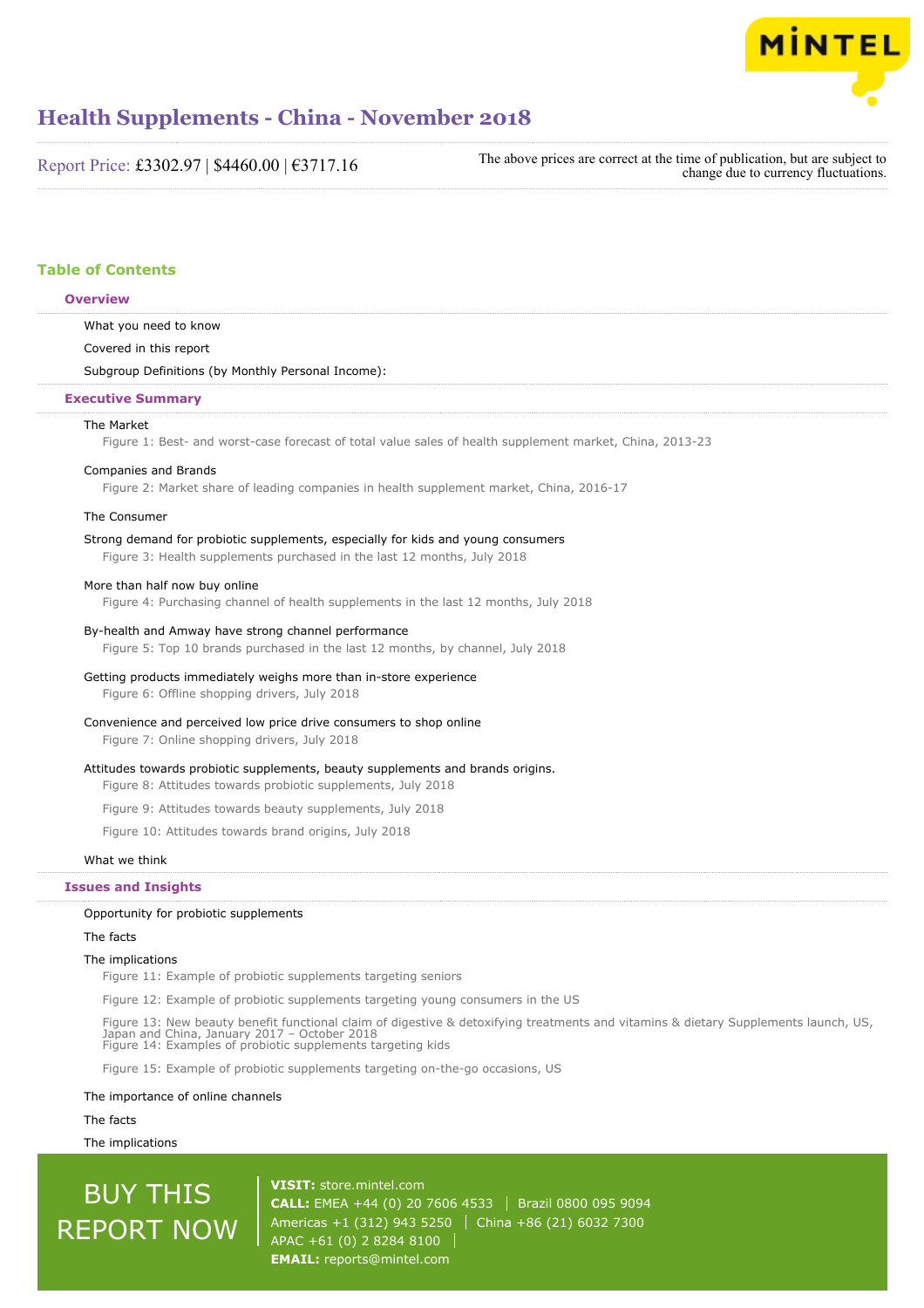

| Report Price: £3302.97   \$4460.00   $\epsilon$ 3717.16 | The above prices are correct at the time of publication, but are subject to<br>change due to currency fluctuations. |
|---------------------------------------------------------|---------------------------------------------------------------------------------------------------------------------|
|---------------------------------------------------------|---------------------------------------------------------------------------------------------------------------------|

Figure 16: Keylid running through Yangzi River activity, China, 2018

How can offline channels maintain consumers?

# The facts

#### The implications

Figure 17: Amway experience store, Beijing

Figure 18: Infinitus AR and health detectors experience, China

Figure 19: JD Supermarket nostalgic subway trains, China, 2018

Figure 20: By-health health management program, China

# **The Market – What you need to know**

#### Sustained growth in all segments

Multi-party fertilisation of the market

### **Market size and forecast**

#### Stable growth continues

Figure 21: Best- and worst-case forecast of total value sales of health supplement market, China, 2013-23

#### **Market Factors**

### More aging population

Kids and pregnant women also driving demand

Sub-health issues driving adult market

Purchase of imported products made easier by cross-border e-commerce Figure 22: Tmall Global Health Supplement Trace Program

### Online platforms team up with pharmacies

# Rectify direct-selling and marketing to bring more transparency

More standardised regulation of function claims

#### **Market Segmentation**

# Dietary supplements lead the total market growth

Figure 23: Total value sales of health supplements, by segment, China, 2013-18 (est)

#### Vitamins

Figure 24: Best- and worst-case forecast of total value sales of vitamin market, China, 2013-23

#### Minerals

Figure 25: Best- and worst-case forecast of total value sales of mineral market, China, 2013-23

#### Dietary supplements

Figure 26: Best- and worst-case forecast of total value sales of dietary supplement market, China, 2013-23

#### **Key Players – What you need to know**

## Fierce competition continues

Embracing online channels and experiences

#### **Market share**

Direct-selling dependent companies are losing share

# BUY THIS REPORT NOW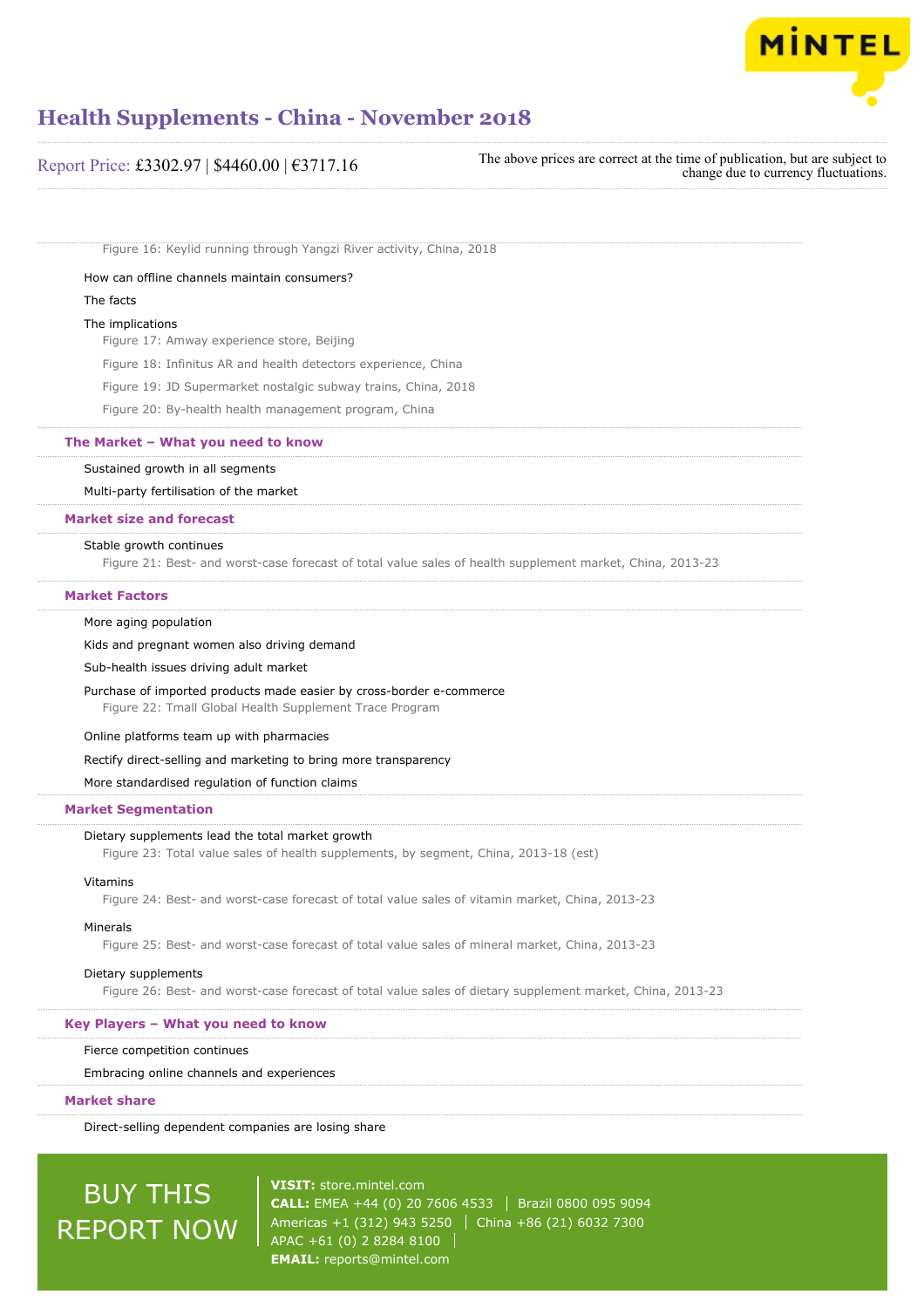

# Report Price: £3302.97 | \$4460.00 | €3717.16

The above prices are correct at the time of publication, but are subject to change due to currency fluctuations.

Fiercer competition with a long tail of small players

Figure 27: Market share of leading companies in health supplement market, China, 2016-17

#### Who's doing well?

#### What products sold more on e-commerce platforms?

Figure 28: Top 10 items on domestic ecommerce platforms\* (based on value sales), China, 2017

Figure 29: Top 10 items on cross-border ecommerce platforms\* (based on value sales), China, 2017

# **Competitive Strategies**

#### Enhance online channels

International brand image

#### Cater to younger consumers

Figure 30: 21 Super-Vita marketing

# **Who's Innovating?**

#### Bone, brain & nervous system are areas for growth

Figure 31: New vitamin and dietary supplements launch, by functional claim, China, January 2017 - October 2018

#### Capsules become more popular

Figure 32: New vitamin and dietary supplements launch, by format type, China vs Global, January 2017 – October 2018

#### More formats

Figure 33: New health supplement launches with new format, UK and Vietnam, 2017-18

#### BPC brands expand to health supplement category

Figure 34: New beauty supplement launches by skincare brands, US, 2017-18

# Boosting beauty from hair to toe

Figure 35: New health supplement launches targeting specific body spots, UK and US, 2018

#### Probiotic supplements

Figure 36: New probiotic supplement launches, China and New Zealand, 2017

#### Sports nutrition

Figure 37: New sports nutrition launches, Sweden and Japan, 2018

#### Anti-pollution claim

Figure 38: New health supplement launches with anti-pollution claim, US, 2018

#### **The Consumer – What you need to know**

Rising usage for self-consumption

Offline channels also appeal to young consumers

Diverse brands in market

No need to wait for products drives offline channels

#### Convenience and niche brands encourage consumers to buy online

Probiotic supplements more effective than yogurt

### **Purchased Health Supplements**

#### Self-consumption is increasing

Figure 39: Health supplements purchased in the last 12 months, 2018 vs 2017

# BUY THIS REPORT NOW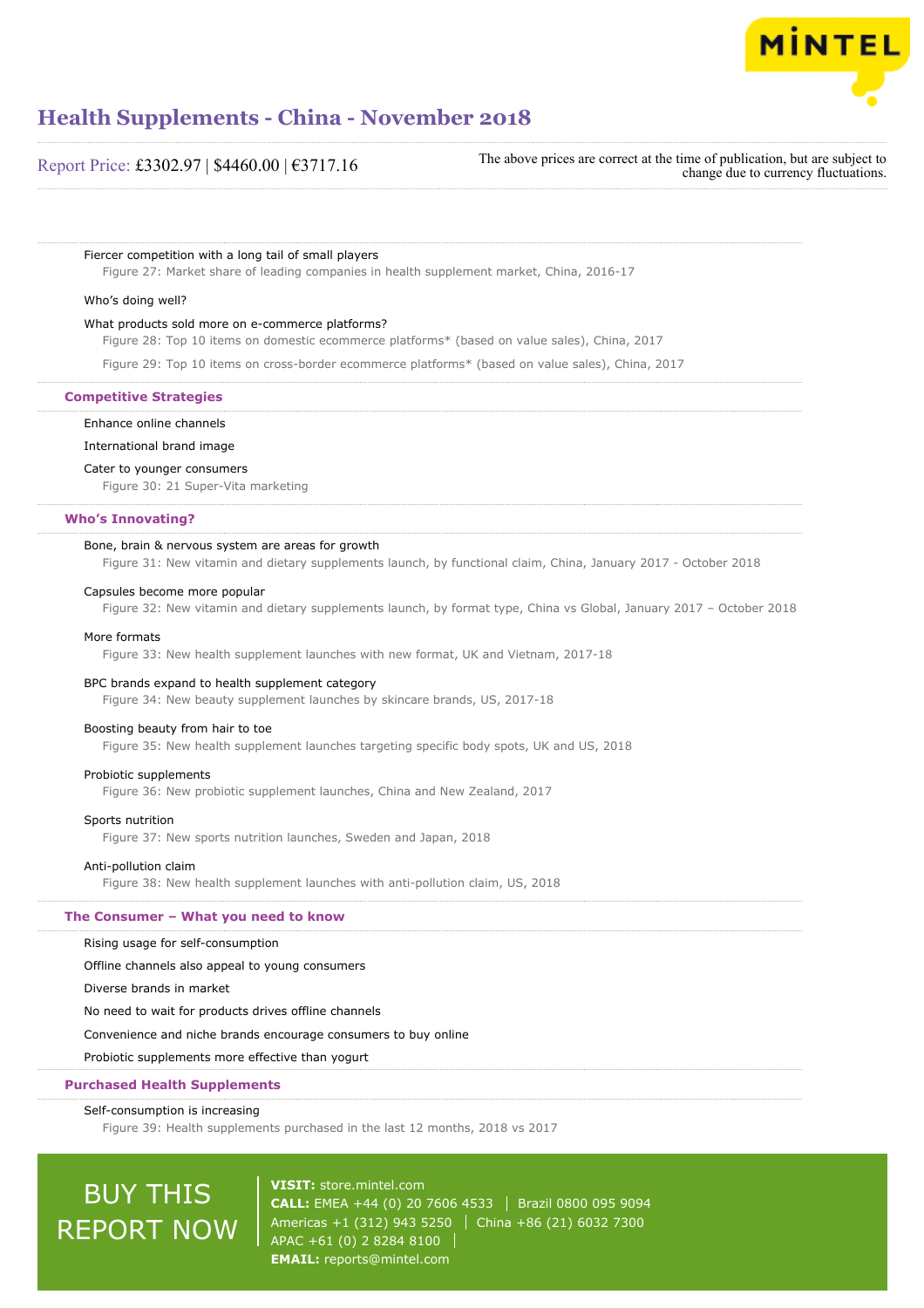

# Report Price: £3302.97 | \$4460.00 | €3717.16

The above prices are correct at the time of publication, but are subject to change due to currency fluctuations.

Probiotic supplements have broad consumer base

Figure 40: Health supplements purchased in the last 12 months, July 2018

Figure 41: Probiotic supplements purchased in the last 12 months, July 2018

### **Purchasing Channel**

# Drugstores/pharmacies is the top channel for purchasing health supplements

Figure 42: Purchasing channel of health supplements in the last 12 months, July 2018

#### No big difference for gifting occasion…

#### …and neither for western supplements and TCM supplements

Figure 43: Purchasing channel of health supplements in the last 12 months, by purchased health supplements, July 2018

#### Young adults and over-50s more reliant on drugstores

Figure 44: Purchasing channel of health supplements in the last 12 months, by select demographics, July 2018

#### Buying offline for different reasons

Figure 45: Purchasing channel of health supplements in the last 12 months, by select demographics, July 2018

#### Affluent consumers visit more overseas channels and fewer drugstores/pharmacies

#### Does direct-selling appeal to high earners?

Figure 46: Purchasing channel of health supplements in the last 12 months, by select demographics, July 2018

#### More cross-channel shopping in tier one cities

Figure 47: Purchasing channel of health supplements in the last 12 months, by select demographics, July 2018

### Online and offline coexist

Figure 48: TURF analysis of purchasing channel of health supplements in the last 12 months, July 2018

#### **Purchased Brands by Channel**

#### By-health domains domestic market

Figure 49: Top 4 brands purchased in the last 12 months, by channels, July 2018

#### By-health is perceived as an international brand sold on overseas online shopping sites

Figure 50: Top 10 brands purchased in the last 12 months, by channels, July 2018

#### Dispersive market with long tail

#### Melatonin and Yangshengtang capture young adult's attention

Figure 51: Top 10 brands purchased from offline channels in the last 12 months, by select demographics, July 2018

#### Amway and Nutrilite appeal to different age groups

### **Offline Shopping Drivers**

# Getting the right, authentic product immediately

Figure 52: Offline shopping drivers, July 2018

#### Avoiding knockoffs is important for offline shoppers only

Figure 53: Top five reasons for shopping offline (offline shoppers only), July 2018

#### Instantaneity and sales advice especially to elder consumers

Figure 54: Offline shopping drivers, by select demographics, July 2018

# How to attract affluent consumers to physical stores?

Figure 55: Offline shopping drivers, by select demographics, July 2018

# BUY THIS REPORT NOW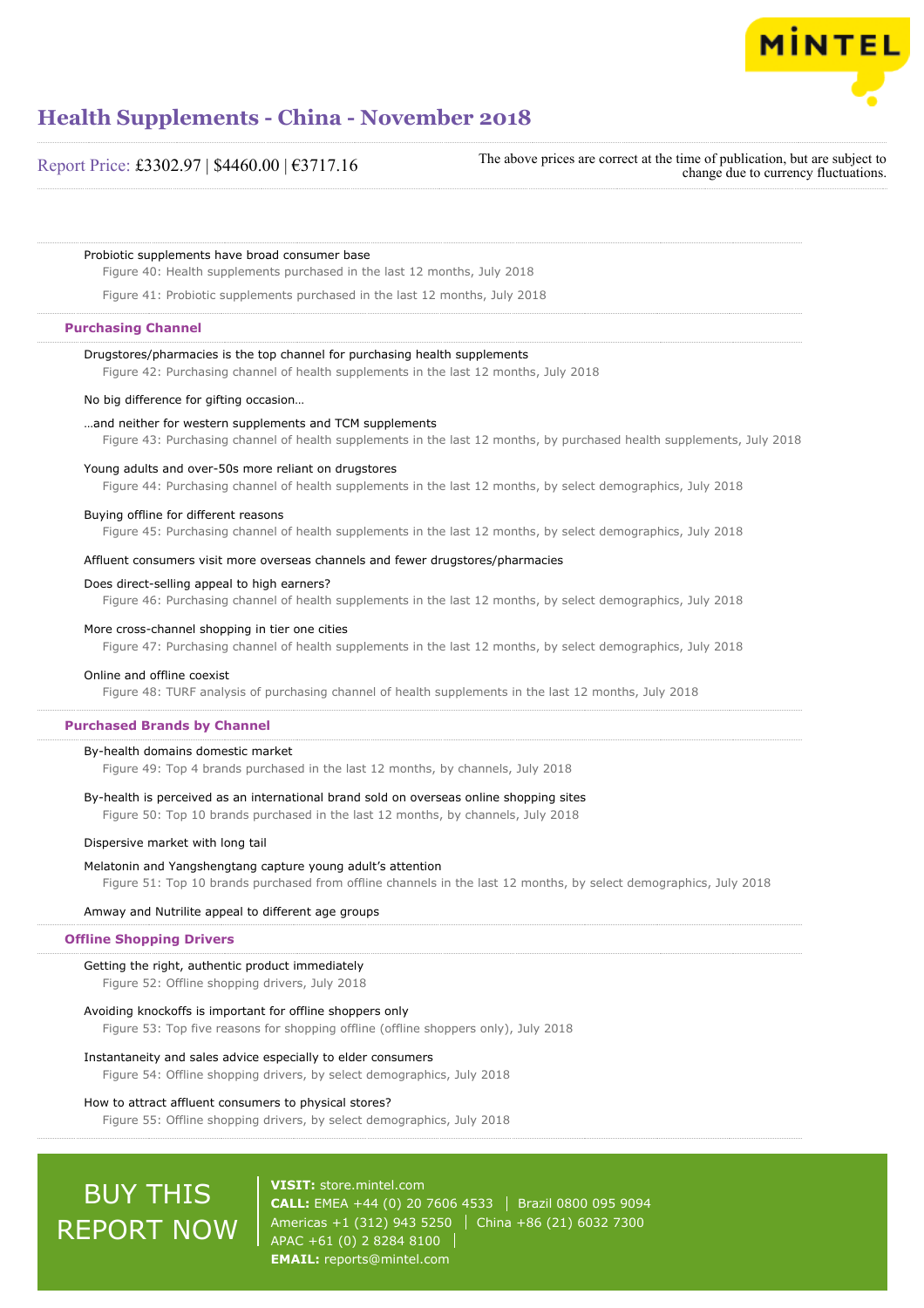

Report Price: £3302.97 | \$4460.00 | €3717.16

The above prices are correct at the time of publication, but are subject to change due to currency fluctuations.

# **Online Shopping Drivers**

Convenience and perception that online is cheaper Figure 56: Online shopping drivers, July 2018

Convenience is not the top driver for online shoppers only

Figure 57: Top five reasons for shopping online (online shoppers only), July 2018

#### Don't trust online channels but still using

Figure 58: Online shopping drivers, July 2018

#### Younger consumers looking for niche products

Figure 59: Online shopping drivers, by select demographics, July 2018

### **Attitudes towards Health Supplements**

### Probiotic supplements or yogurt?

Figure 60: Attitudes towards probiotic supplements, July 2018

Figure 61: Shanxianwei probiotic supplement education

Figure 62: New probiotic healthcare launch, by format, China vs Global, January 2017 – October 2018

#### Consumers aged 50-59 are more positive towards probiotic supplements

Figure 63: Attitudes towards probiotic supplements (effectiveness), by select demographics, July 2018

Figure 64: Attitudes towards probiotic supplements (convenience), by select demographics, July 2018

#### Majority consumers believe the effect of beauty supplements

Figure 65: Attitudes towards beauty supplements, July 2018

Figure 66: HUM Nutrition Collagen Pop, US, 2018

#### Early 20s and over-50s are most likely to believe beauty supplements can work

Figure 67: Attitudes towards beauty supplements, by select demographics, July 2018

#### Imported products win more trust

Figure 68: Attitudes towards brand origins, July 2018

#### But younger consumers are showing more confidence in domestic brands

Figure 69: Attitudes towards brand origins, by select demographics, July 2018

### Food formats perceived as safer and more effective simultaneously

Figure 70: Attitudes towards health supplements made into food format, July 2018

Figure 71: Vitafusion SleepWell Sugar Free Gummy Adult Sleep Support Dietary Supplement

#### Effect outweighs taste

Figure 72: Attitudes towards taste of health supplements, July 2018

# Prevent illness rather than treat illness

Figure 73: Attitudes towards health supplements, July 2018

# **Meet the Mintropolitans**

#### Mintropolitans shop at more channels

Figure 74: Purchasing channel of health supplements in the last 12 months, by select demographics, July 2018

# Offline experience matters to Mintropolitans

Figure 75: Offline shopping drivers, by select demographics, July 2018

# BUY THIS REPORT NOW